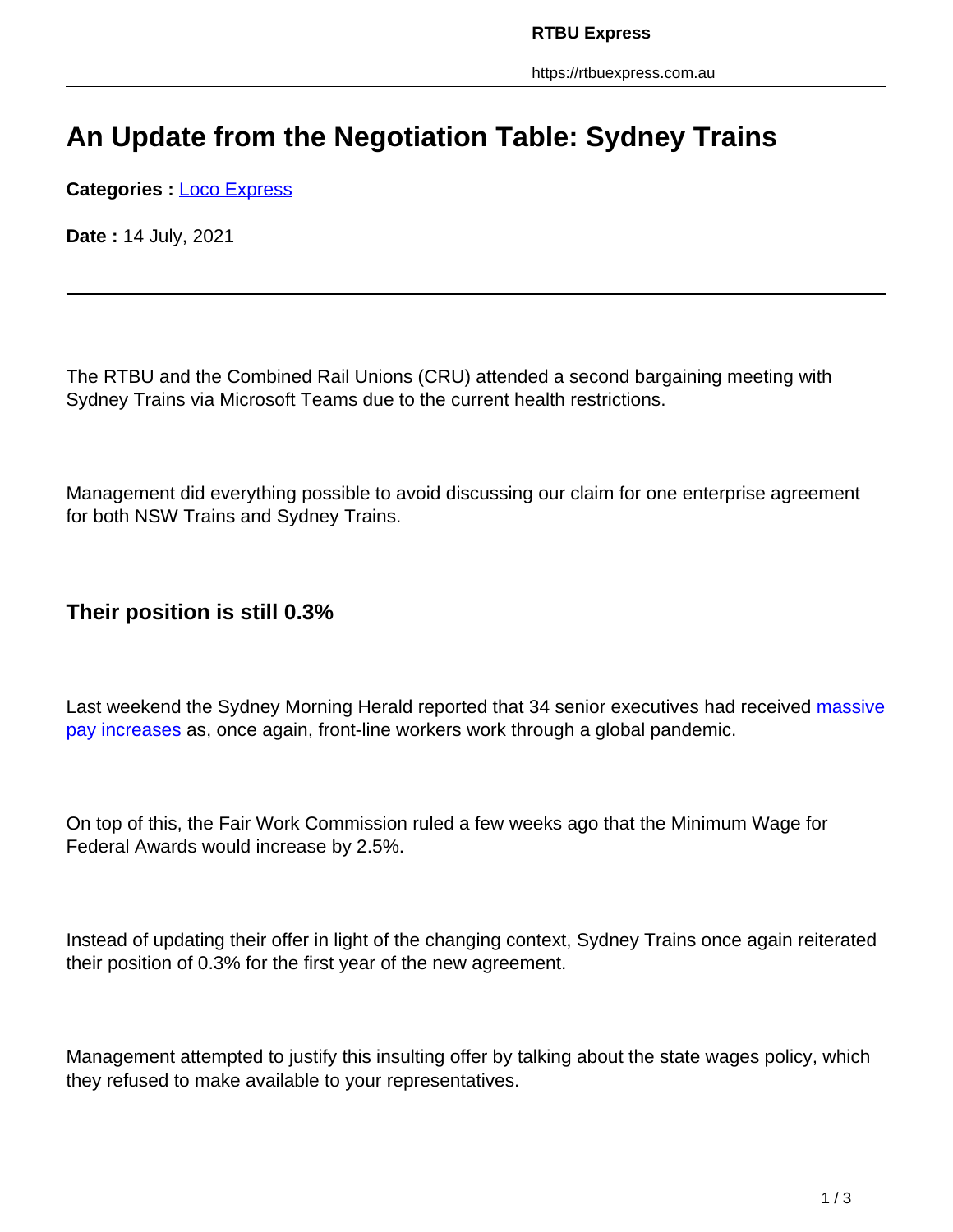The 0.3% increase is based on a decision by the NSW Industrial Relations Commission for statebased award dependent employees. NSW Trains and Sydney Trains are in the Federal system and your Federal Agreement is not enforced in the NSW Industrial Relations system

Management is deliberately taking a confusing and conflated position to try and disguise an offer of 0.3%. An offer that members have already resoundingly rejected.

### **Who is at the table?**

In an insulting and unnecessarily hostile act, Sydney Trains dared to suggest that if your representatives were not rostered to attend EA meetings or were on leave, they could participate in their own time.

#### **That's right. Sydney Trains thinks it is appropriate for your representatives NOT to GET PAID to attend EA meetings.**

This is a ludicrous position that in no way reflects good faith bargaining or the way that we have always negotiated. We made it very clear this position is entirely unacceptable.

## **Log of Claims**

The RTBU and the Combined Rail Unions (CRU) have now forwarded our combined log of claims to both NSW Trains and Sydney Trains and proposed a simple way to take both entities through what members want.